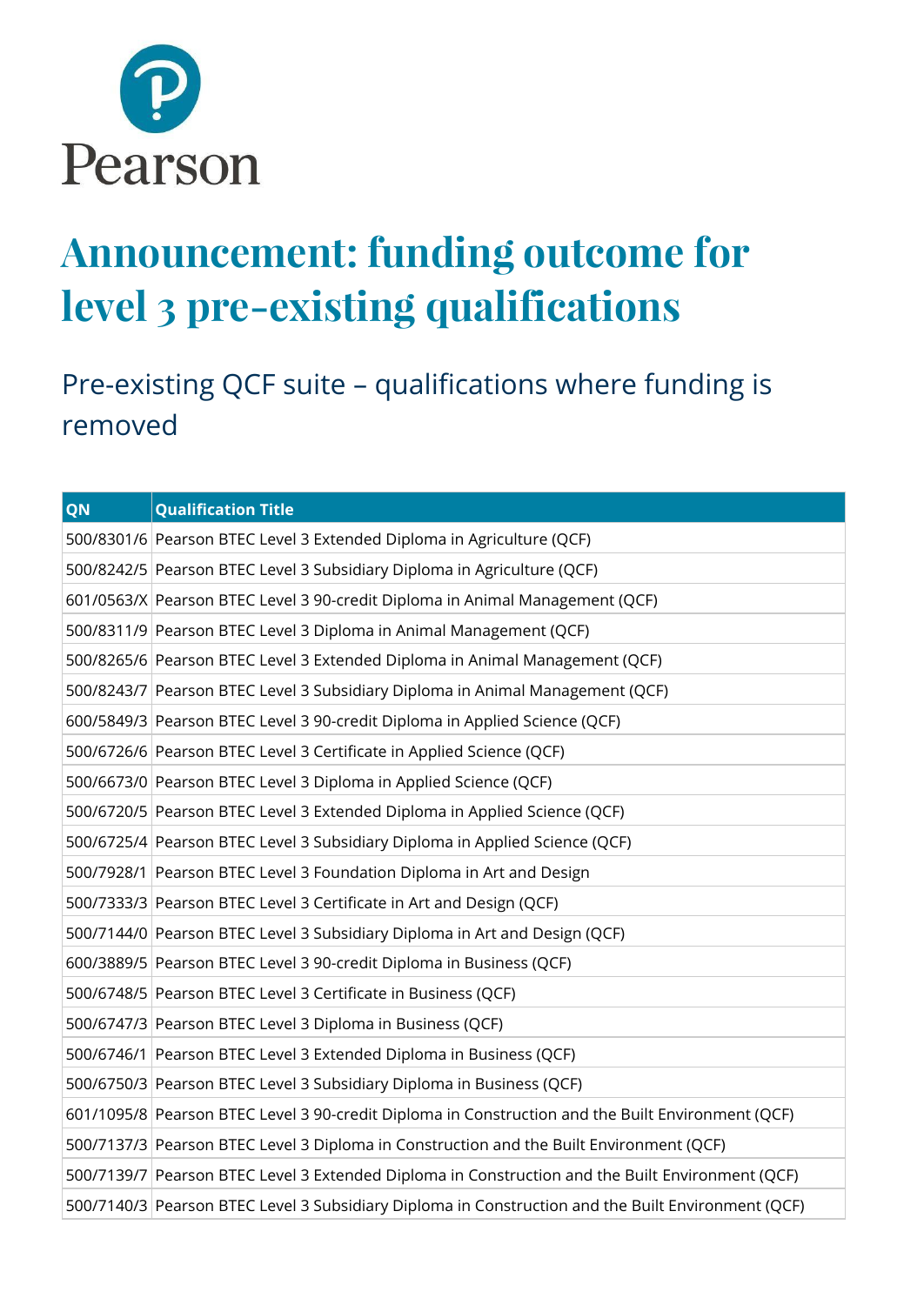|                  | 500/8261/9 Pearson BTEC Level 3 Diploma in Countryside Management (QCF)                     |
|------------------|---------------------------------------------------------------------------------------------|
|                  | 500/8302/8 Pearson BTEC Level 3 Extended Diploma in Countryside Management (QCF)            |
|                  | 500/8156/1 Pearson BTEC Level 3 Certificate in Engineering (QCF)                            |
|                  | 500/7799/5 Pearson BTEC Level 3 Diploma in Aeronautical Engineering (QCF)                   |
|                  | 500/8098/2 Pearson BTEC Level 3 Diploma in Electrical/Electronic Engineering (QCF)          |
|                  | 500/8154/8 Pearson BTEC Level 3 Diploma in Engineering (QCF)                                |
|                  | 500/7319/9 Pearson BTEC Level 3 Diploma in Manufacturing Engineering (QCF)                  |
|                  | 500/7283/3 Pearson BTEC Level 3 Diploma in Mechanical Engineering (QCF)                     |
|                  | 500/7800/8 Pearson BTEC Level 3 Extended Diploma in Aeronautical Engineering (QCF)          |
|                  | 500/8097/0 Pearson BTEC Level 3 Extended Diploma in Electrical/Electronic Engineering (QCF) |
|                  | 500/8165/2 Pearson BTEC Level 3 Extended Diploma in Engineering (QCF)                       |
|                  | 500/7314/X Pearson BTEC Level 3 Extended Diploma in Manufacturing Engineering (QCF)         |
|                  | 500/7296/1 Pearson BTEC Level 3 Extended Diploma in Mechanical Engineering (QCF)            |
|                  | 601/0501/X Pearson BTEC Level 3 90-credit Diploma in Enterprise and Entrepreneurship (QCF)  |
|                  | 500/6246/3 Pearson BTEC Level 3 Diploma in Enterprise and Entrepreneurship (QCF)            |
|                  | 601/0502/1 Pearson BTEC Level 3 Extended Diploma in Enterprise and Entrepreneurship (QCF)   |
| 500/6245/1 (QCF) | Pearson BTEC Level 3 Subsidiary Diploma in Understanding Enterprise and Entrepreneurship    |
|                  | 601/1099/5 Pearson BTEC Level 3 90-credit Diploma in Forestry and Arboriculture (QCF)       |
|                  | 600/6178/9 Pearson BTEC Level 3 90-credit Diploma in Health and Social Care (QCF)           |
|                  | 500/9465/8 Pearson BTEC Level 3 Diploma in Health and Social Care (QCF)                     |
|                  | 500/9501/8 Pearson BTEC Level 3 Extended Diploma in Health and Social Care (QCF)            |
|                  | 500/9317/4 Pearson BTEC Level 3 Subsidiary Diploma in Health and Social Care (QCF)          |
|                  | 601/0564/1 Pearson BTEC Level 3 90-credit Diploma in Horse Management (QCF)                 |
|                  | 500/9431/2 Pearson BTEC Level 3 Diploma in Horse Management (QCF)                           |
|                  | 500/9428/2 Pearson BTEC Level 3 Extended Diploma in Horse Management (QCF)                  |
|                  | 500/9432/4 Pearson BTEC Level 3 Subsidiary Diploma in Horse Management (QCF)                |
|                  | 601/1100/8 Pearson BTEC Level 3 90-credit Diploma in Horticulture (QCF)                     |
|                  | 500/8336/3 Pearson BTEC Level 3 Diploma in Horticulture (QCF)                               |
|                  | 500/8266/8 Pearson BTEC Level 3 Extended Diploma in Horticulture (QCF)                      |
|                  | 500/8351/X Pearson BTEC Level 3 Subsidiary Diploma in Horticulture (QCF)                    |
|                  | 600/3887/1 Pearson BTEC Level 3 90-credit Diploma in IT (QCF)                               |
|                  | 500/9148/7 Pearson BTEC Level 3 Certificate in IT (QCF)                                     |
|                  | 500/9147/5 Pearson BTEC Level 3 Subsidiary Diploma in IT (QCF)                              |
|                  | 500/7713/2 Pearson BTEC Level 3 Certificate in Applied Law (QCF)                            |
|                  | 500/7718/1 Pearson BTEC Level 3 Certificate in Music (QCF)                                  |
|                  | 600/3953/X Pearson BTEC Level 3 90-credit Diploma in Performing Arts (QCF)                  |
|                  | 500/6920/2 Pearson BTEC Level 3 Certificate in Performing Arts (QCF)                        |
|                  | 500/6873/8 Pearson BTEC Level 3 Diploma in Performing Arts (QCF)                            |